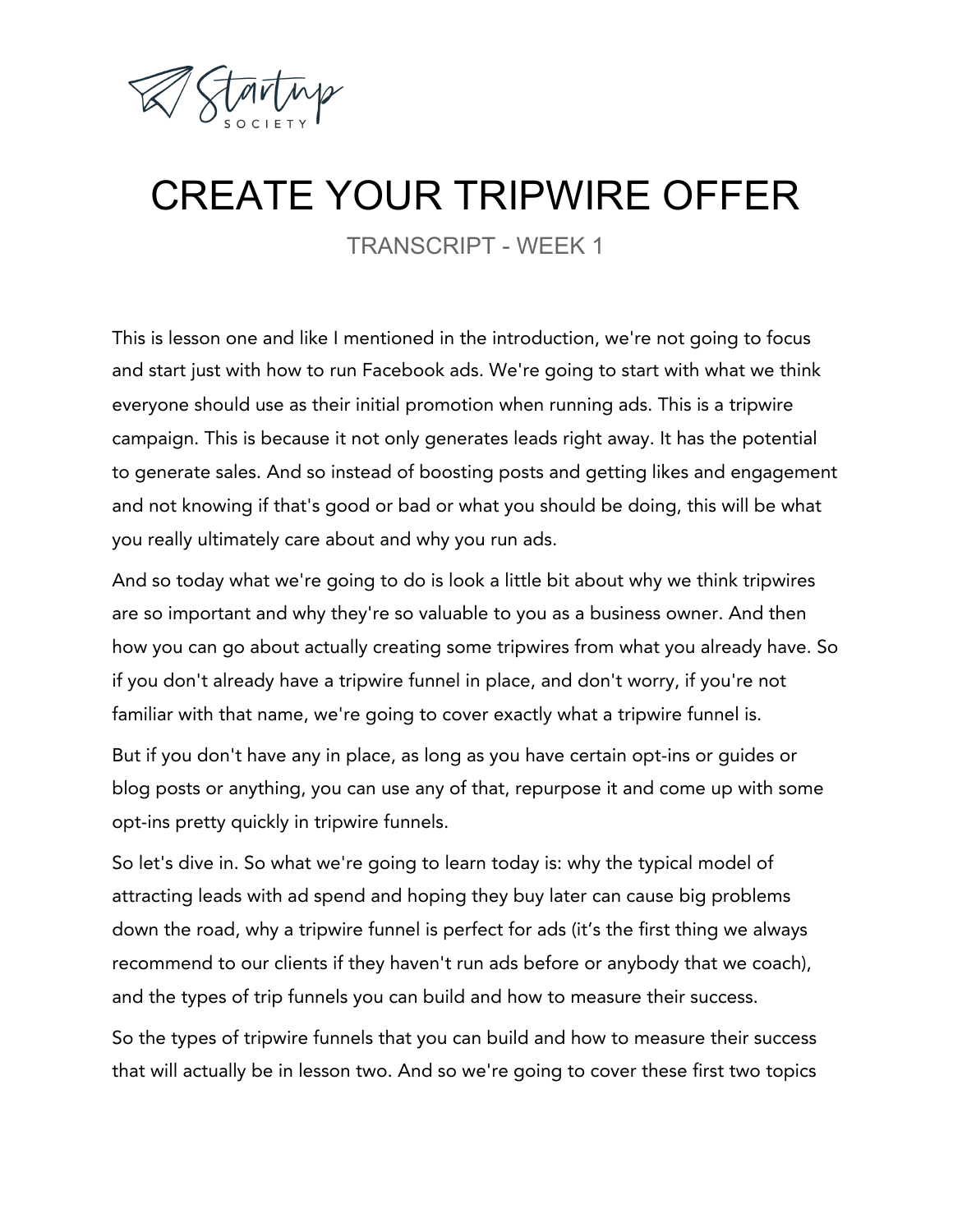

today. And then once we go through all of these lessons all about how to set up the correct tripwire, we're then going to teach you how to launch, optimize, and improve your own Facebook ad campaigns. So stay tuned for that, that's coming. But this is the important work first that will actually help you see the results that you want to achieve in the ad campaign.

So first the flaw with most ad strategies (and also it's where everybody almost starts every time) is this: you think sometimes people have a launch model, they generate leads, you promote some kind of opt-in or maybe you're just boosting posts and hoping people somehow like it and eventually join your list. But say you're promoting an opt-in, you optimize, Facebook's trying to get you the cheapest leads, you then email subscribers, keep them warm. You do all that hard work.

Then comes the time when you really want to promote something. And so you go to launch it or you go to do a big push and you just hope. You hope that people that were attracted to your free offers want to buy, you hope everything lines up, you panic, you lose sleep planning the launch, you run more ads to promote the launch. But what if the audience that opted in at the cheapest rate is not the best buyer (which is oftentimes the case)?

Sometimes people that want the freebies either can't afford or don't want to buy the higher priced offers. And so who you don't really know until you launch. And that can be scary because you're spending money on top of money on top of money.

So Facebook's really good at what it does. If you tell it, "Go get me a lead and make it cheap," they'll go find you the cheapest leads it can and it will optimize for what you tell it to. So it learns. So the more leads you get, the more people it tries to find just like the people that are opting in and that be good or bad.

So if you're just getting cheap leads, Facebook's going to find more of those people. And if they're not the right fit for your sales program, you'll only find out later. We call it the delayed gratification problem, which is just if you're only promoting free things, you're building up a list of people who want free things. Facebook doesn't know that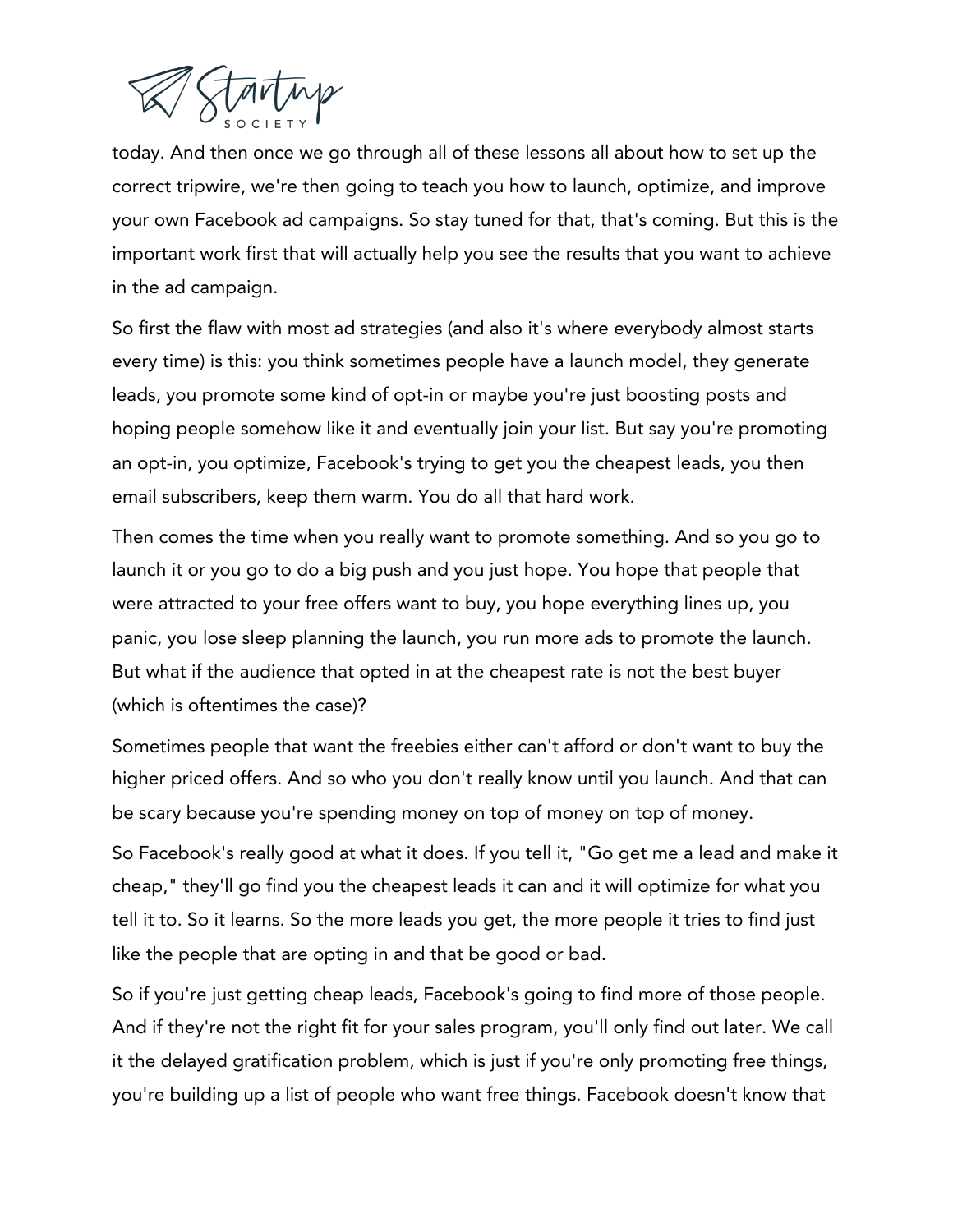

these people might not be buyers and you don't know. And so you just have to wait to find out, which can be scary and expensive.

So this is where tripwires get really exciting and fun. And I nerd out about this stuff. Some people don't love the math, but I'm going to fly through it kind of quickly. But just to show you why we think tripwires can be so powerful instead of just doing a normal lead offer. And here's where I'm also going to walk you through what a tripwire is. So if you know what a normal opt-in offer is like on Facebook, you might see an ad, you click on it, you go to a landing page and it says, "Download my 10 tips to learn how to get more Instagram followers."

People click download, they enter in their email and then they get a thank you page that says, "Thanks for downloading. Check your email to get your free offer." That's an opt-in. Someone joined your list. They hit a thank you page. A tripwire is where they come in, they opt-in on the thank you page, instead of just saying, "Check your email," it'll say, "Check your email for your free offer. But before you go, here's something you might really be interested in." And then you offer something of value, \$7, nine, 29, \$49 something maybe a limited time offer. Maybe there's a bonus if they buy it right away, but something that makes that purchase or want to buy right then and there.

And then a certain percentage of your free people that opt-in will then buy. And if it works well, not only does it cover some of your ad spend, you might break even, or even make money right away, which then means you're generating leads for free because you're making enough money to cover your ad spend. And that helps you grow even faster. So that's the tripwire basics, but here's why they're so important. They're also called welcome mats, tripwire sometimes can sound aggressive, LTOs, you'll hear floating around , that's a "limited time offer".

Tripwire's a type of limited time offer typically. So they help you grow your email list. They teach people that you sell valuable things. So people don't only just join your list, they see right away that you are selling something and that what you sell has value.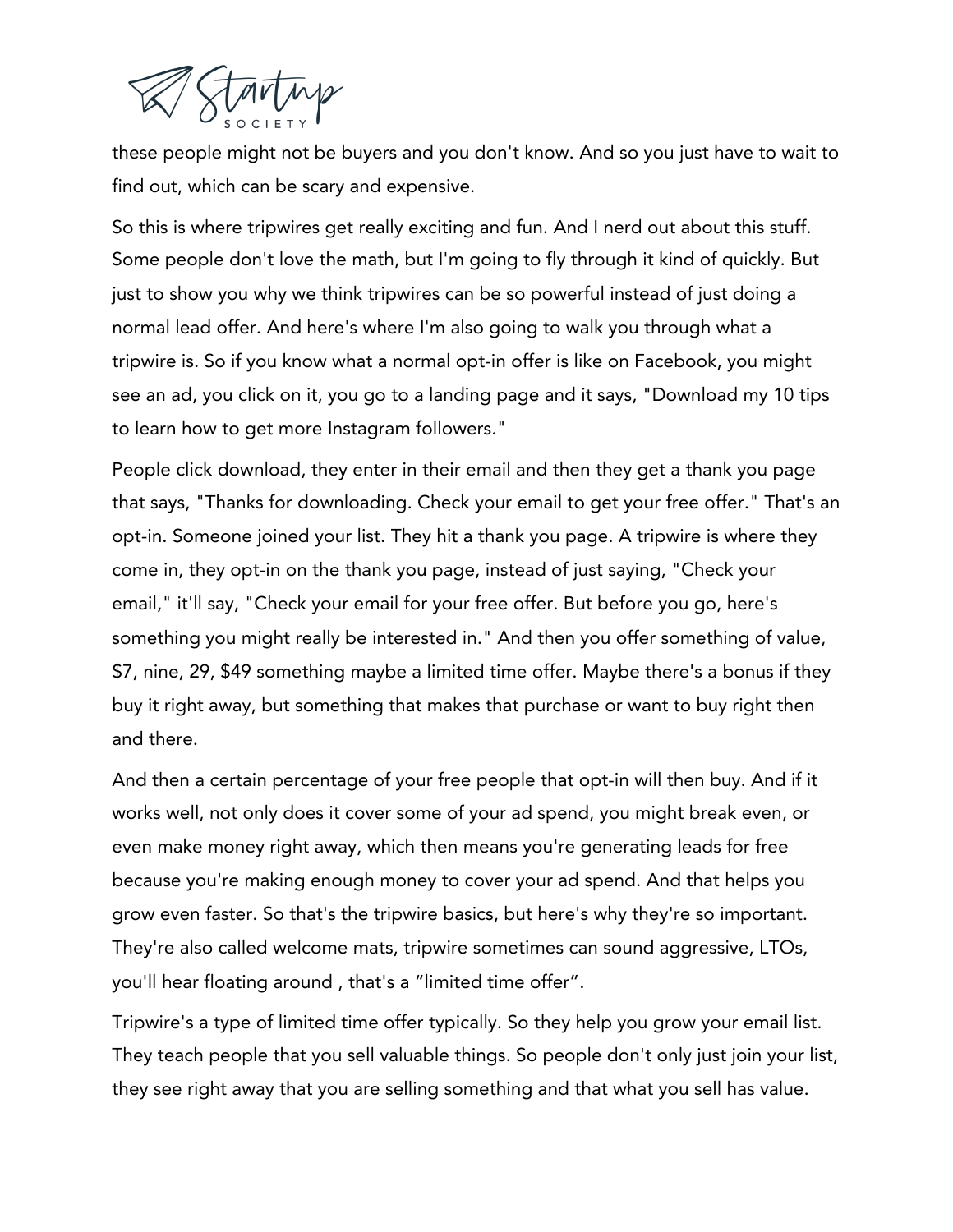

And the more people you can get to buy that first offer, the much higher percentage of chance that they'll buy something else from you.

We see this every time. If you can get someone to buy something right away from you, even at a low dollar spend, they tend to be much more willing then to buy your higher priced things, especially if what you're selling has real value. And as well-made, they'll see it, the love it, and they'll want more from you. So the basic setup of a tripwire landing page to a thank you page that has a sales offer on it, you deliver whatever your freebie was via email. They click to buy on the sales page, which is a thank you page. They go to a checkout page and then they hit a "thank you for buying" page after they buy.

So some quick numbers. Say you have a 100 visitors, 40 people opt-in, 20 get to the checkout page and five buy. So here's the conversion rate of just all the way through the funnel. So 40% of people opt-in, 50% of opt-ins go to checkout, 25% of checkout people go to buying. This will give us the math to show you why tripwires can be so powerful. And then the blue numbers here just show you the total compared to the number of visitors. So 20% of visitors to your opt-in page checked out, 5% of visitors buy.

And now here's where it gets interesting. Okay? So 12 and a half percent of people that opted in to your list for free bought and those people would not have bought unless you had a tripwire, that they just would have opted in and got on your email list. And so say you're selling something for \$30. They opt-in for free of 40 opt-ins and you sell something for \$30. If you spend \$100 on your ad campaign, how much did each sale cost? So you had five sales, \$30, and here's how the math works.

40 people opted in. So at \$100, 40 opt-ins, a \$100 divided by 40 is \$2.50 cents per action. So in this case, per lead. 20 people got to checkout. So that's \$100 divided by \$20, \$5 per checkout. Five people bought a \$100 divided by five, \$20 per purchase on a \$30 sale. And then, so what that tells you is for a \$30 offer, you sold five, you made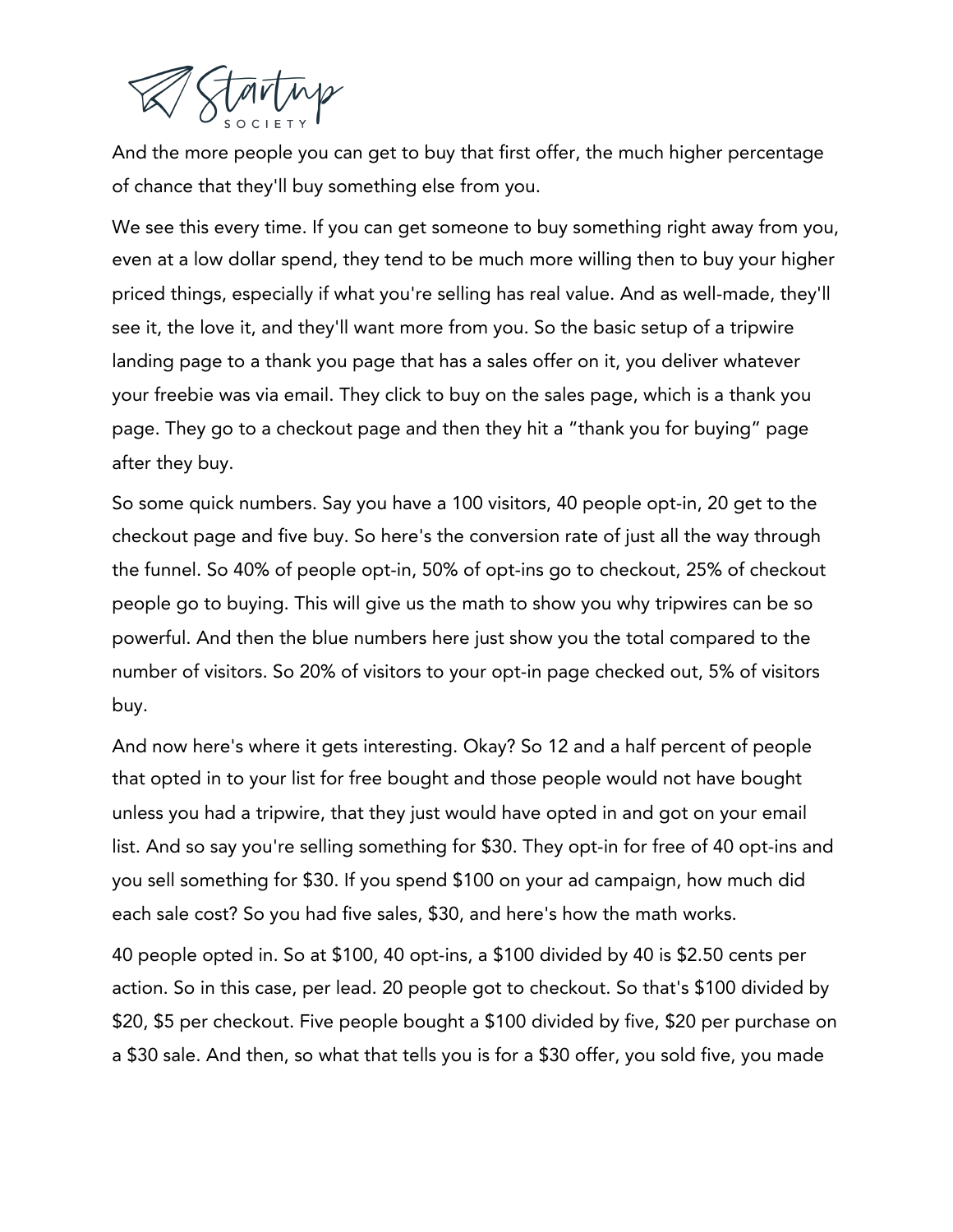

\$150, you spent a \$100. So not only did you get 40 leads, you actually made \$50 of profit on top of that.

And from something that most people wouldn't have even had, because they had just would've had that initial opt-in offer. And once you go through and you make all of your tripwires, you should come back to this section because this will sink in even more for you. But this will tell you what your initial cost per lead can be. So if you're like, "What's a good cost per lead?" A good cost per lead is something that can break even on your sales offer. So if you see here, the breakeven formula, basically \$30 times X number of sales divided by Y number of leads.

So in this case, five sales, 40 leads. You just do the math. That's \$150 divided by 40 gets you \$3.75 cents. So instead of paying two 50 per lead, if you had to pay 3.75 to get a lead, but you still saw all these same conversion rates, you break even, all those leads are free and you have five new buyers on your list. That's really powerful. 3.75 per lead is very doable with Facebook ads. So if you do your math and you make some guesses about what your conversion rates can be or even better, if you already have something like this and you've already tested it organically and you know your numbers, you can be really well-positioned to have success with Facebook ads.

So there's a quantitative benefit. You can possibly either break even or make money on this. You gain the email subscribers, you also get five new paying customers you wouldn't have had before, who are more likely to buy from you later. But there's also a qualitative benefit. You can identify audiences on Facebook that not only opt-in, but also buy. Maybe certain audiences, certain ad creatives gets more people not just to opt-into your list, but to buy from you. You also teach people who join your list that you do sell things and that they should be ready to buy from you and you recovered your ad spend, or some of your ad spend you hope.

So you're earning a return equal to or greater than your ad spend. You grow your list for free and you can make some money. This doesn't happen in every case, but even if it was 50% of your ad spend, that makes your ads half as expensive. And that's what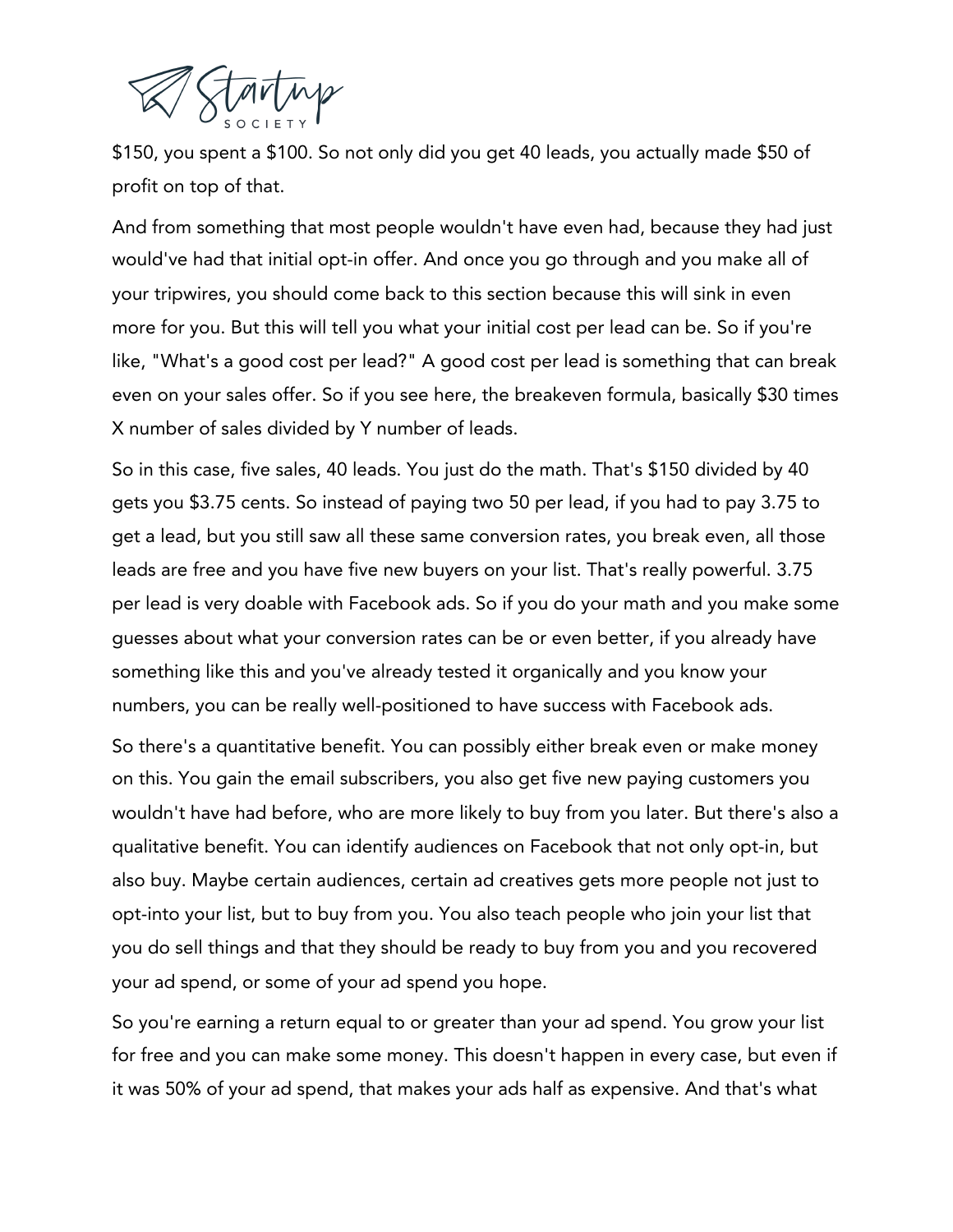

this slide says here. So basically just better than nothing, because otherwise you'd just been getting leads. So here's what we're going to do. Now that you kind of understand why we're so passionate about tripwire funnels for Facebook ads, we don't want you to have to do a ton of work.

In the next lesson, we're going to walk you through a couple of different models and ideas to think about tripwire funnels. So there's some ones that can work really well, but you might already have the pieces. If you already had tripwire funnels, perfect. You can already run ads, but you should go through these lessons to learn why some tripwire funnels work better than others. But for today you have three action steps, one review your existing opt-in offers and identify any that could work in a tripwire funnel.

So an existing opt-in offer that would attract a really good audience who might eventually buy from you. Review any existing paid offers you have or any free offers that could be something you could sell at a low price and see how you need to adjust it or tweak it so that it fits with the initial opt-in offer. Because you want the opt-in offer and the tripwire offer to somewhat be aligned so that it's not a really different experience and after they opt-in and they get sold something completely differently.

So if you're selling someone the 10 best ways to get an audience on Instagram stories, a good tripwire would be like 10 Instagram story templates in order to get more followers and they can buy the templates. That would fit really well. So after you review everything you have on the opt-ins and potential paid offers, map out, diagram three potential funnels. So it could be this opt-in funnel going to three different sales offers and figure out what that would look like and see which one you liked the best, or it could be three different ones of one opt-in offer, one sales offer. A different opt-in offer to a different sales offer.

But come up with three different tripwire funnels that you think have potential and then hold on to them. Because in the next lesson, we're going to go through some great frameworks in general for tripwires that can work. And if any of your existing